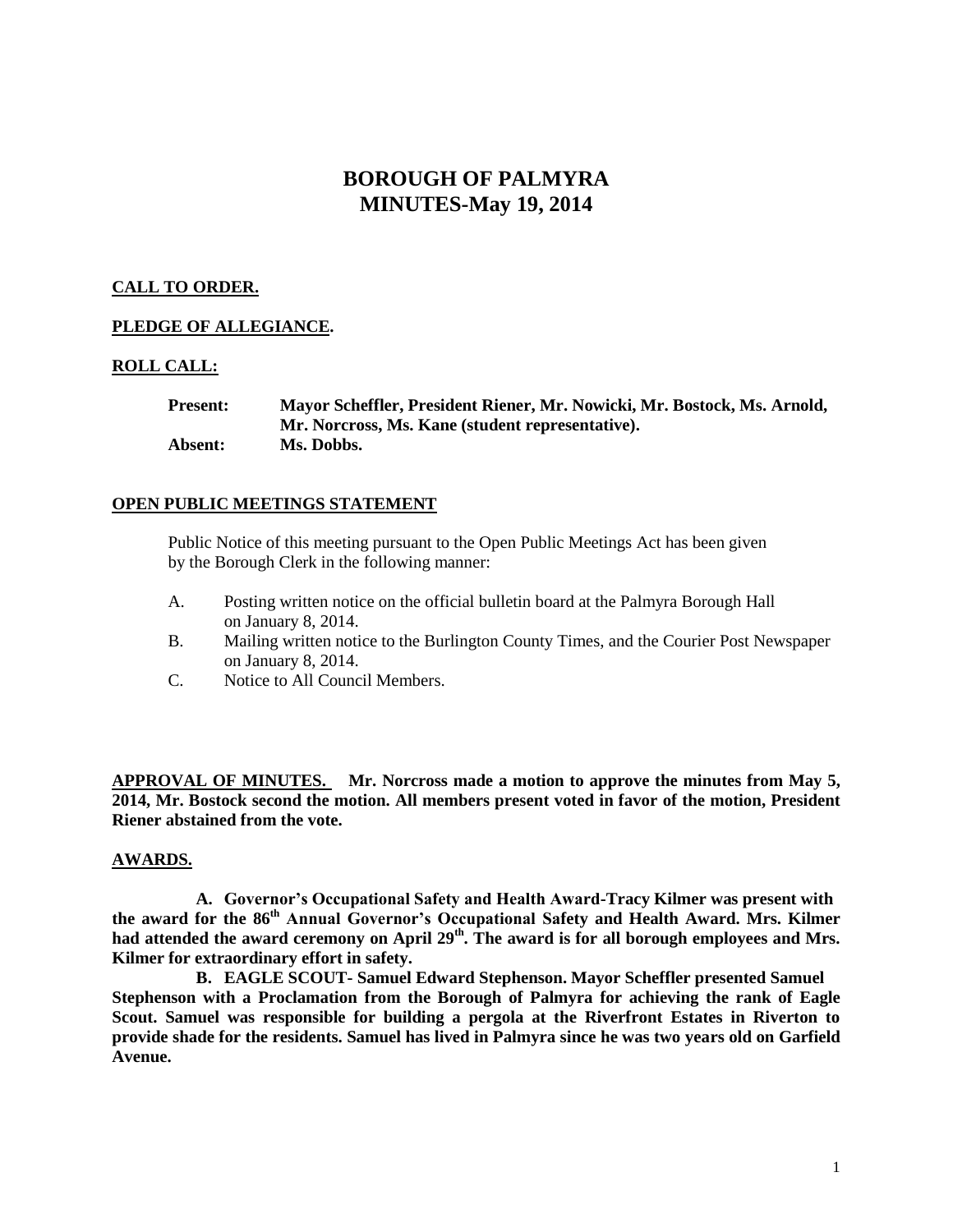#### **CORRESPONDENCE.**

**A. Cinnaminson Township-Thank you. Mayor Scheffler summarize the letter from Mrs. Gleason, court administrator for Cinnaminson Township thanking the Borough for the use of our court administrator and deputy court administrator when Cinnaminson was shorthanded.** 

# **NEW BUSINESS.**

**A. Board of Education President Stan Ozalis, Superintendent of Schools Brian McBride. Mr. Ozalis thanked the Mayor and Borough Council for their support with the COPS hiring process for the school and the ability of everyone to pull resources together. The COPS grant will allow for a resource officer to be placed in the school. Superintendent Brian McBride thanked the Mayor and Borough Council for all of the shared services between the school and the borough. The school counselor grant, the safe streets to school grant are all shared service grants between the Borough and the Board of Education. Superintendent McBride discussed that the school budget is completed and includes about \$90,000 for technical upgrades, and \$130,000 for text book upgrades. Superintendent McBride thanked Ms. Arnold for meeting with the school regularly.** 

**B. Discussion on Borough Owned Triangle Lots-Ms. Arnold discussed that the Borough owns several triangle pieces and that the lots could be turned over to the school for various projects with the Borough retaining ownership of the lots.** 

# **ORDINANCE ON SECOND READING.**

**A. Ordinance 2014-4, An Ordinance To Provide For And Determine The Rates Of Compensation Of Each Employee And Officer Of The Borough Of Palmyra For Years 2014 and 2015. Mayor Scheffler explained that this ordinance gives the minimum and maximum of each positions salary. The only major change is to the chief financial officer salary ranges, since the position is now part time. Mr. Gural explained that the ordinance covers the years of 2014 and 2015. Mr. Nowicki made a motion to open the ordinance for the public hearing, President Riener second the motion. All members present voted in favor of the motion. No one from the public wishing to be heard, President Riener made a motion to close the public portion, Mr. Bostock second the motion. All members present voted in favor of the motion.** 

**President Riener made a motion to adopt the ordinance on second reading, Mr. Norcross second the motion. At the call of the roll, the vote was:**

**AYES: President Riener, Mr. Nowicki, Mr. Bostock, Ms. Arnold, Mr. Norcross.**

**NAYES: None. The ordinance was adopted on second reading and will take effect after publication according to law.** 

**ORDINANCE ON FIRST READING. (public hearing-June 16).**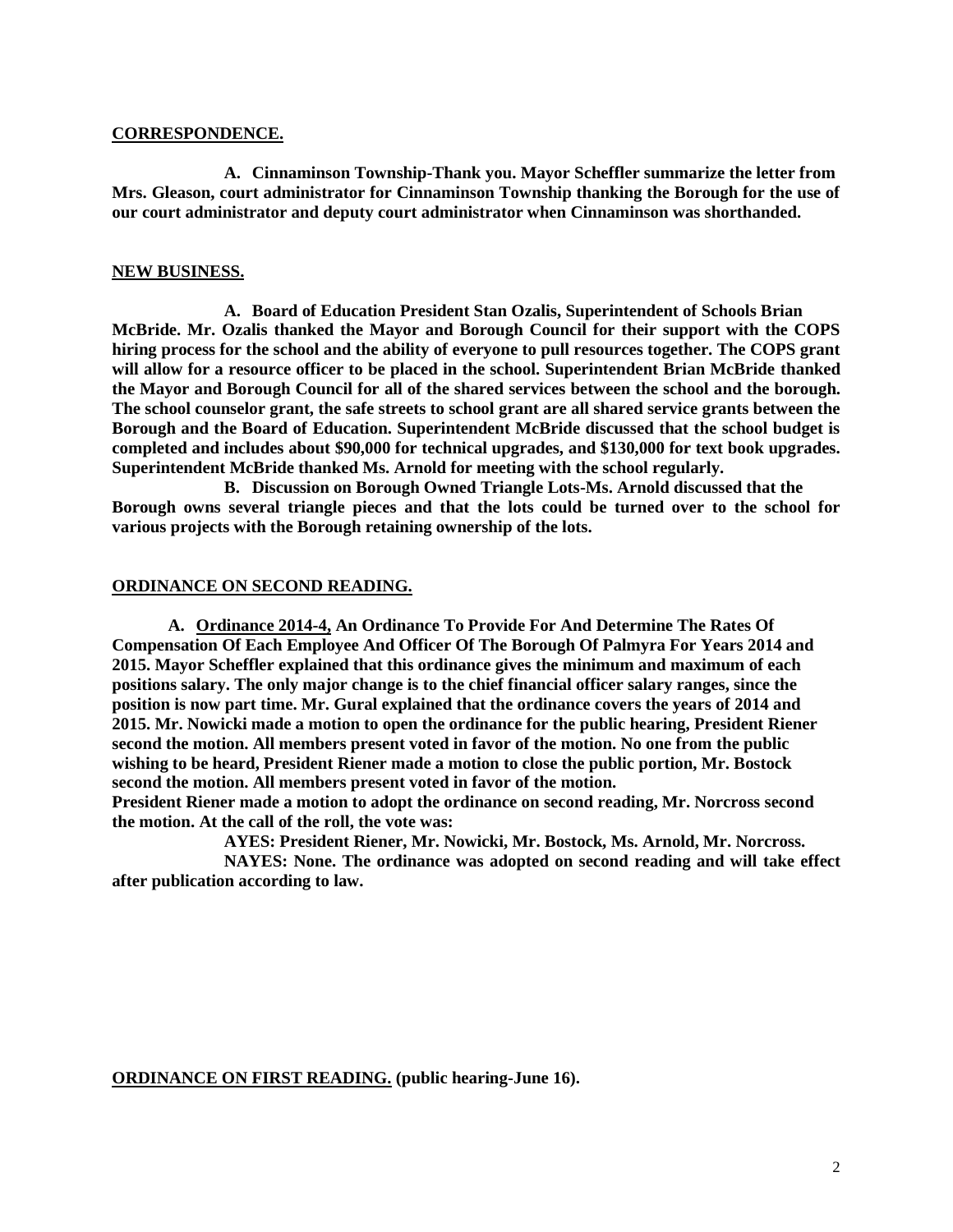**A. Ordinance 2014-5, An Ordinance Amending the Code Of The Borough Of Palmyra To Create The Position Of Purchasing Agent And Establish The Duties Thereof. Mr. Rosenberg explained that this ordinance would create the position of a QPA and would replace any previous ordinance dealing with the purchasing agent. Mr. Norcross made a motion to adopt the ordinance on first reading, Mr. Nowicki second the motion. At the call of the roll, the vote was:**

**AYES: President Riener, Mr. Nowicki, Mr. Bostock, Ms. Arnold, Mr. Norcross. NAYES: None. The ordinance was adopted on first reading and will be heard on second reading after a public hearing on June 16, 2014.** 

**RESOLUTIONS. Consent Agenda- Resolution 2014-114 to Resolution 2014-123 will be enacted as a single motion, if any resolution needs additional discussion it will be removed from the consent agenda and voted on separately. Mr. Norcross made a motion to approve the consent agenda from 2014-114 to 2014-123, Mr. Bostock second the motion. At the call of the roll, the vote was:**

**AYES: President Riener, Mr. Nowicki, Mr. Bostock, Ms. Arnold, Mr. Norcross. NAYES: None.**

**A. Resolution 2014-114, Resolution Authorizing Refund Of Overpayment Of Sewer Service Charges.**

**B. Resolution 2014 -115, Resolution Reappointing SLEO II Officers To The Borough Of Palmyra Police Department.**

**C. Resolution 2014-116 , Resolution Amending Resolution 2014-110 and Amending Resolution 2014-104, Appointing Doretha Jackson As Tax/Sewer Clerk/General Clerk And Technical Assistant For The Borough Of Palmyra, Establishing The Annual Rates Of Compensation And/or Hourly Rates Paid To borough Employees To \$26, 918.00.**

**D. Resolution 2014-117, Resolution Awarding Sign Installation/Replacement Project To J. Fletcher Creamer and Son Inc. In The Amount Of \$36,923.00.** 

**E. Resolution 2014-118, Resolution In Support of Click or Ticket For May 19, 2014-June 1, 2014.** 

**F. Resolution 2014-119 , Resolution Authorizing Environmental Resolutions Engineering To Proceed With Item 2, Outbound Survey, Sale of Property For Development, Per Resolution 2014-94 In The Revised Amount Of \$2,000.**

**G. Resolution 2014-120, Resolution Awarding Environmental Resolutions Engineering Services For Borough Hall Door Project In The Amount Of \$16,250.00.**

**H. Resolution 2014-121, Resolution Of Certificate of the Chief Financial Officer of the Borough of Palmyra Providing For The Sale And Award of the Sale of the Borough's Sewer Utility Bonds, 2014 Series A To The New Jersey Environmental Infrastructure Trust And The Boroughs Sewer Utility Bonds, 2014 Series B, to the State of New Jersey Pursuant To The 2014 Financing Program And Determining Various Matters Thereto.**

**I. Resolution 2014-122, Resolution Rejecting All Bids For In-Car Camera System.**

**J. Resolution 2014-123, Resolution Authorizing The Appointment of Cell/Radio Tower Consultant To V-COMM, LLC For The Borough Of Palmyra. Dominic Villecco, President of V-COMM, LLC introduced himself to Borough Council.** 

**K. Resolution 2014-124, Resolution Approving The Payment Of Bills For April, 2014 In The Amount Of \$1,994,101.31. Mr. Norcross made a motion to approve the resolution, Mr. Bostock second the motion. At the call of the roll, the vote was:**

**AYES: Mr. Bostock, Ms. Arnold, Mr. Norcross.**

**NAYES: None**

**ABSTAIN: President Riener, Mr. Nowicki.**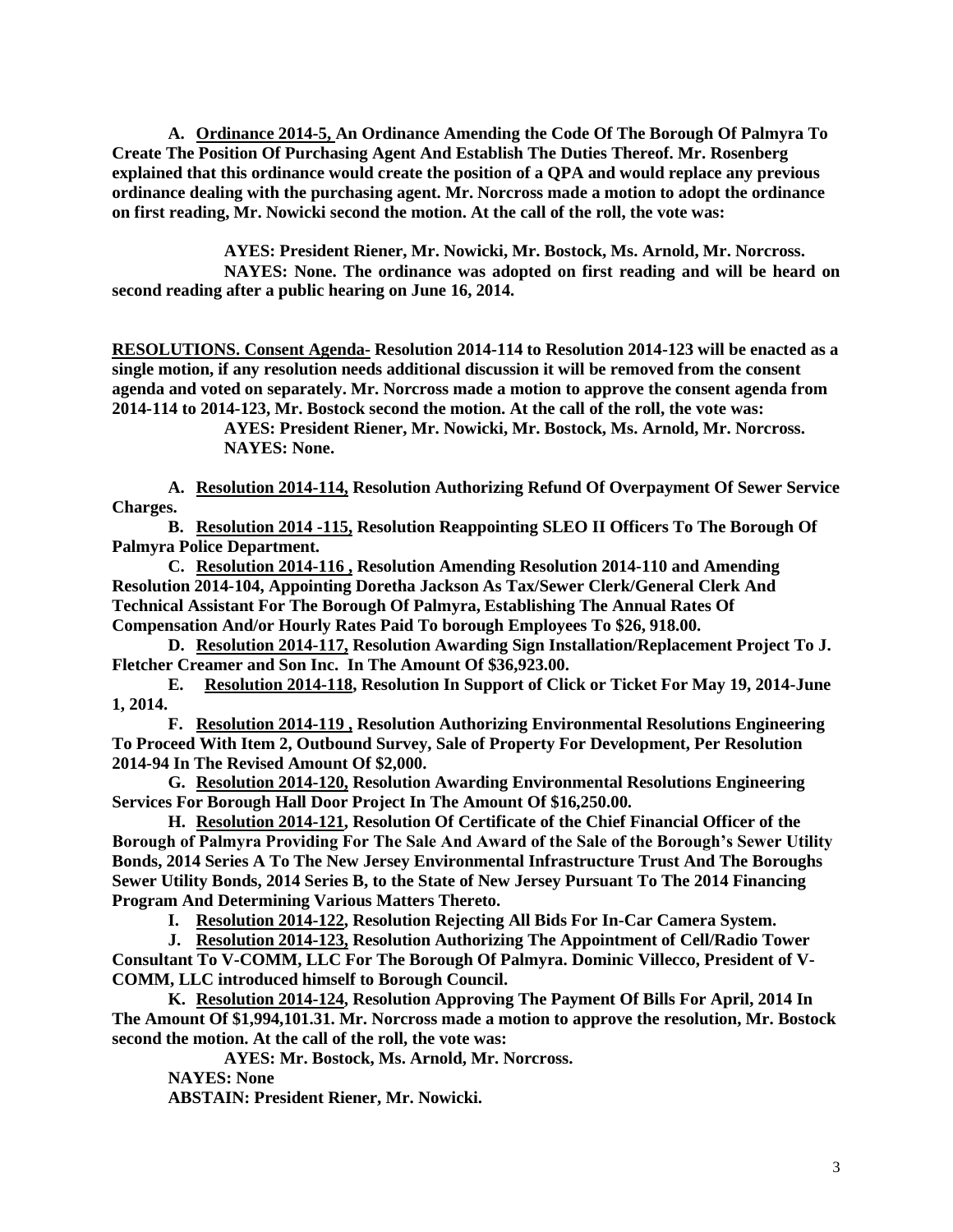#### **COMMITTEE REPORTS.**

**Epworth Cemetery- Mr. Rosenberg informed council that Environmental Resolutions did a site investigation and deed search of the cemetery. The deed is handwritten and very hard to read. Mr. Rosenberg explained that only the owner of the property can grant an easement and that there is no evidence to show that the Church owns the cemetery. Mr. Rosenberg recommend to Borough Council that they pay to have a title search done so that it is clear who owns the property. Mr. Gural referred to a book titled 200 years of religion in Cinnaminson, Palmyra, Riverton New Jersey that discusses the church selling the building back in February of 1893, but retaining ownership of the cemetery. Mayor Scheffler discussed that the Borough needs to have the title search completed for a defined record. Mr. Rosenberg will contact a title company to do the search. OPMA-Mr. Nowicki discussed that he had contacted Mr. Rosenberg about the open public meetings act and if it applied to the shade tree advisory board and the public events committee. Mr. Nowicki explained that he wanted to be sure that they were following the correct procedures with the meetings and also with the spending of the funds. President Riener inquired if he had received a complaint. Mr. Nowicki replied that he was just trying to get use to the process. Mayor Scheffler explained that public events is an ad-hoc committee and that they do not have to advertise their meetings since there is not a quorum of council present and that the funds they spend are approved on the bill list each month by council. Mr. Bostock inquired if Mr. Nowicki was questioning the procedural or the financial issue of the committees. Mr. Bostock discussed that the borough pays an auditor and CFO to keep the Borough in compliance with the spending issues and that the auditor would inform the borough if anything was not of line. President Riener discussed that as a point of order Mr. Nowicki or any council member should go to the Mayor or Administrator to get a question answer before involving the professionals and expending funds to pay for their answer. Mayor Scheffler explained that Mr. Gural had met with Mr. Norcross and Mrs. Tait to review the Palmyra Day funds and that the event was mostly self-funded. The dunk tank was the only large expense with about \$100. cost, but it raised over \$500. for Special Olympics. Shade Tree is responsible for the funding that they get from grants and that they have the authority to get trees removed and trimmed without waiting for approval of council.** 

**Sidewalks- Ms. Arnold inquired where the ordinance stands. President Riener explained that the sidewalk ordinance will be on the agenda for discussion at the June worksession.**

**Website-Ms. Arnold discussed the fund raiser for the two children in the Borough that have been diagnosed with cancer. Ms. Arnold discussed that the Borough website should not promote fundraisers on their website, there is a concern about exposure to the Borough. Mayor Scheffler explained that the Borough promotes all different fundraisers such as the fire department currently has one on the website, the Halloween Committee, War Memorial, Knights of Columbus and the EMS and that it is a way for the organizations to get advertising of their events. Ms. Arnold inquired about the responsibility of the Borough. Mr. Rosenberg discussed that perhaps there should be a disclaimer on the website that the Borough does not take a position as to the financials of the charity nor does the Borough have any recommendations to what the charity receives or are tax deductible. President Riener discussed that with the issue of sending flowers and now not wanting the Borough to help children and their families in the Borough by decimating information about fund raisers for them, the Borough is losing its small town flavor. Ms. Arnold explained that she would like some direction from the solicitor. Mr. Rosenberg explained that if you allow some charities to advertise on the website the Borough is opened up to the possibility of other charities wanting the same thing. Mayor Scheffler discussed the disclaimer and that the website also advertises businesses in the Borough so they should be included in the disclaimer. Mayor Scheffler requested that Mr. Gural contact the administrator of the website and prepare something to go at the bottom of the site for fundraisers and business. Mayor Scheffler discussed that she had received**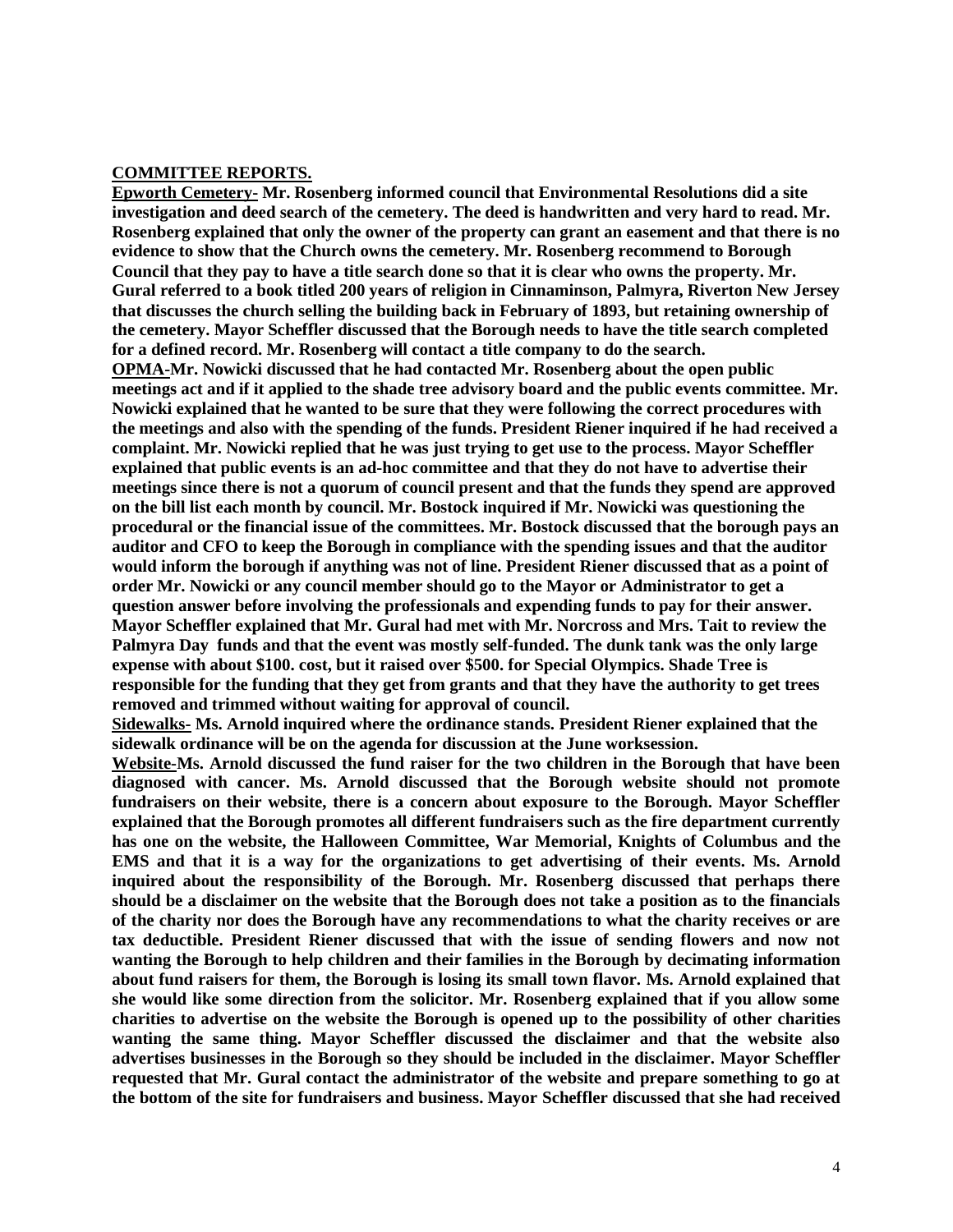**calls from one of the families that are helping with the fundraiser and that they were told there would be a political fallout from the fundraiser. Mayor Scheffler discussed that a fundraiser for children with cancer should not have any political issues at all and that the sponsor should not have received phone calls about the issues. Mayor Scheffler discussed that if someone wants to take shots it should be at the people who put their names on the line at election time.** 

**Public Safety-Mr. Norcross reported that the police department report shows that there were: 327 traffic summons, 130 warnings, 5 ordinance violations, 1 burglaries, 8 thefts, 11 criminal mischief, 5, drunk driving, 76 adult arrests, 4 juvenile arrests and 9 motor vehicle accidents. The rest of the report is on file. Chief Pearlman reported that in April thanks to the Becker family, 21 students from Palmyra were able to attend the Phillies game. The Becker family is for Pennsylvania and sponsored the same event last year. Chief Pearlman informed council that on May 28th the Detectives from Palmyra and Cinnaminson will be recognized for their work on the rash of burglaries by the American Society of Industrial Security. On May 30 the Torch Run will come through the Borough on Cinnaminson Avenue to South Broad around 11:20 to support Special Olympics. Chief Pearlman discussed the youth academy that is planned for this summer for 6th and 7 th grader. the Special Class 2 Officers will be graduating the academy and starting their FTO training. Mr. Norcross reported that the new firetruck should arrive by the end of June. Memorial Day Service is on May 26th at 10am. A member of the Wounded Warriors will be the guest speaker; if it is raining the event will be held in the Community Center.** 

**Business Alliance- Ms. Arnold reported that she is working on the Welcome Business Packet for commercial properties. Ms. Arnold showed council a copy of this year's ad for the Discover Burlington County packet that is put out by the Burlington County Times every year.** 

**Shade Tree- Mr. Nowicki reported that about 600 seedlings were given out and that public works will plant the rest down at the sewer/public works yard.** 

**Student Activities- Ms. Kane informed council that the Prom was a success as well as the Post Prom Event. Field Day is this week and all of the clubs will have a table at the event as well as a dunk tank. Baseball won their division.** 

**Land Use Board/Construction- President Riener reported that there was no meeting in May due to lack of business and that they are attempting to streamline the process for fences and porches. The sidewalk draft ordinance will be sent to council members for discussion at the next meeting.** 

**ADMINSTRATOR REPORT. Mr. Gural inquired if council still would like to hold the meeting about switching to water usage on June 2 or wait till a new fulltime tax collector was hired, so that the person could attend the meeting. The consensus of council was to hold off on the meeting till a tax collector was hired. Mr. Gural informed council that the first letter was mailed to the properties in the BID district and that it is also on the website. The next step will be to send out the checks with another letter explaining the refunds. The last step will be to send a letter to the property owners that were overpaid through the refunds and request the overpayment back. Police negotiations for a new contract will begin soon. Mr. Gural would like to continue to advance the funding for the trucks for Public Works and Sewer Department as well as need equipment that was approved in the Bond Ordinance. Mr. Gural inquired if council would like to cancel the worksession of July 7th as it follows the 4th of July weekend and a quorum of council members may not be available. President Riener discussed that she is ok with the cancellation as long as there is no pressing business. The meeting will be cancelled for July 7th. Mr. Norcross discussed that the light at the corner of Broad and Cinnaminson for pedestrian crossing now speaks the instructions so that everyone can hear when to cross.**

**PUBLIC COMMENTS. Mr. Norcross made a motion to open the meeting for public comment, Mr. Bostock second the motion. All members present voted in favor of the motion.**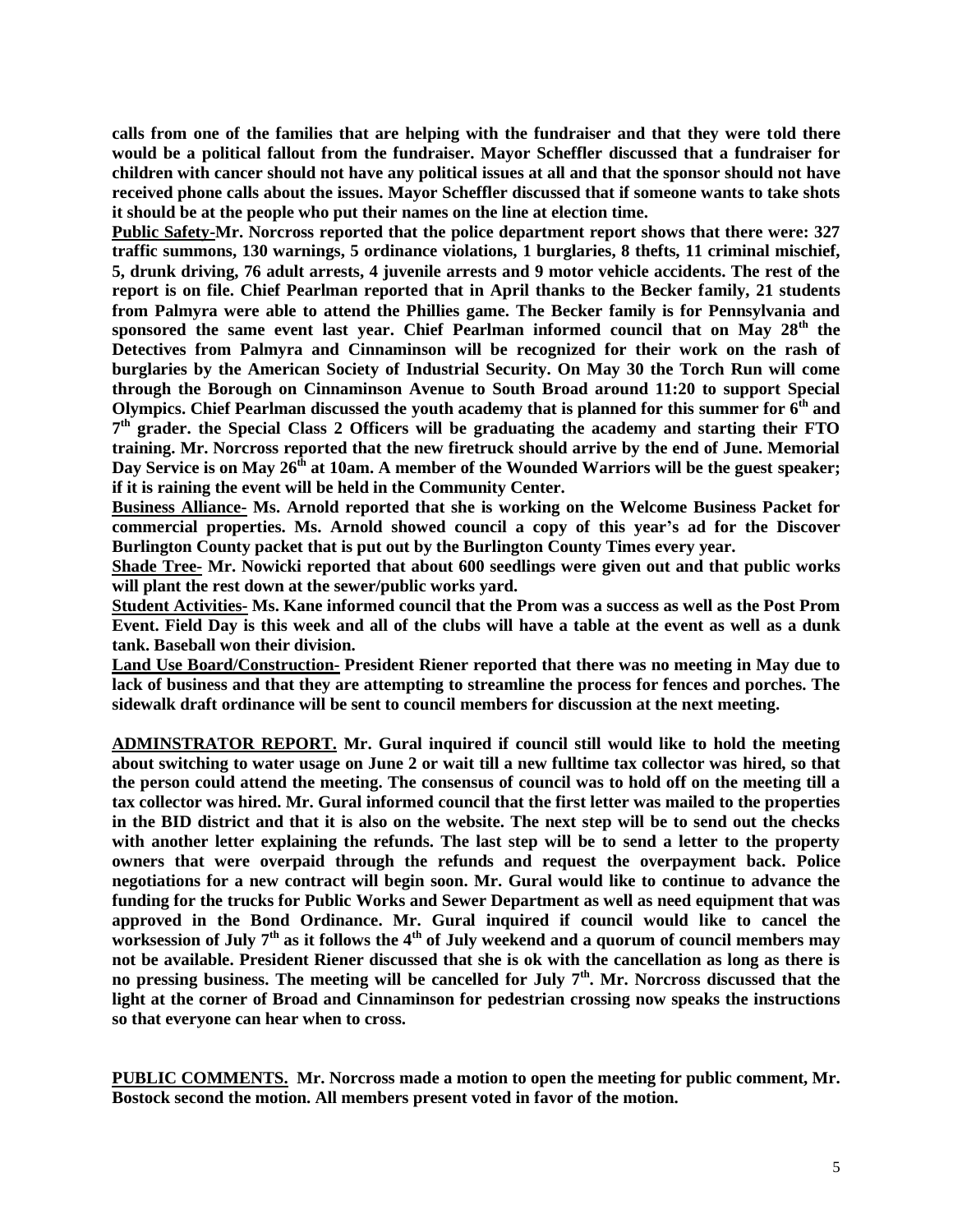**Mr. Sharp-Cinnaminson Avenue informed the council that he lives between Temple and the Harbour. The traffic flies down the roadway and that he is afraid to have the children be out on the sidewalk. Mr. Sharp explained that he went to Mr. Livingston of Burlington County Road Department about the placement of a speed hump and also talked to Mr. Gural about having one installed. Mr. Livingston had recommend that he talk to the Borough first about the speed hump and that the county would not oppose having one placed. The humps are wider and friendlier than the speed bumps that are higher. Mayor Scheffler explained that Palmyra has always requested help for that roadway and the county has denied the request or not responded. Chief Pearlman informed council that he also had spoken to Mr. Livingston from the county and talked about having the flashing light at the intersection changed to a four way stop. Mr. Livingston had stated that he would look at the traffic issues with Temple again. Cinnaminson Avenue has a speed limit of 35 miles per hour that is set by the county. Chief Pearlman explained that the neighbors would have to sign off on forms provided by the county that they wanted the speed hump and that if the hump is removed the Borough would be responsible for all costs relating to the removal. Chief Pearlman explained that the new speed humps are not supposed to interfere with snow plows or slow down emergency vehicles. Chief Pearlman would like to request that the county conduct a traffic study before any decisions are made. Last year it was adopted by the county to install a light at the corner of Charles and Cinnaminson for pedestrian crossing and that the Borough is still waiting to have the work completed by the county. President Riener inquired if the Bridge Commission could help with the light. Mayor Scheffler discussed that the Harbour Association has requested speed humps many times for the traffic that cuts through to the bridge. Mr. Sharp inquired if the borough could lower the speed limit since most cars are doing over the 35 mile speed limit. Chief Pearlman explained that a traffic study will determine if the speed limit needs to be lower and if speed humps need to be installed; the county will not do anything till the traffic study is completed. Ms. Arnold inquired if a speed hump would affect the parking in the area. Chief Pearlman replied that the traffic study will determine the location of the hump and that with the width of the road parking should not be affect. Chief Pearlman discussed that if the police department was given approval to purchase a matrix speed board it would be helpful in this area. Mr. Norcross discussed that they have proven to be very effective. Mr. Bostock inquired if the signs can be located anywhere in the town. Chief Pearlman explained that the Borough can put notices on it as well, it is similar to the large ones the county have.** 

**Mr. Weber-Cinnaminson Avenue thank council for listening to the concerns of the neighborhood and requested that everyone present for the traffic issue to stand so that council can see the support. Mr. Weber explained that when he was a councilmember they did look at speed bumps around the Charles Street School and were disallowed by the state or county. Mr. Weber discussed that lowering the speed limit to 25 will help with the speeding. Mayor Scheffler explained that the borough still has to get permission from the county and that the Borough has applied for a grant with Safe Streets to School to help with the Charles Street School.** 

**Ms. Bye-Cinnaminson Avenue discussed that this is the second time the issue has been brought in front of council and why is the blinking light yellow at Temple and Cinnaminson Avenue instead of red. Mayor Scheffler explained that more signage was approved with the award of the bid tonight to Creamer and Sons. Chief Pearlman explained that it is a county road and approval from the county has to be completed before the Borough can take any action. Mr. Rosenberg recommend that council adopt a resolution to send to the county that would address the Boroughs concern with the traffic and sign issue. Mr. Nowicki inquired if someone should attend the freeholders meeting. Mayor Scheffler explained that Mr. Bostock and President Riener will meet and come up with a plan. Resolution 2014-125, Resolution Requesting The Burlington County Board Of Chosen Freeholders To Take Action On An Expedited Basis To Make Safety Improvements To**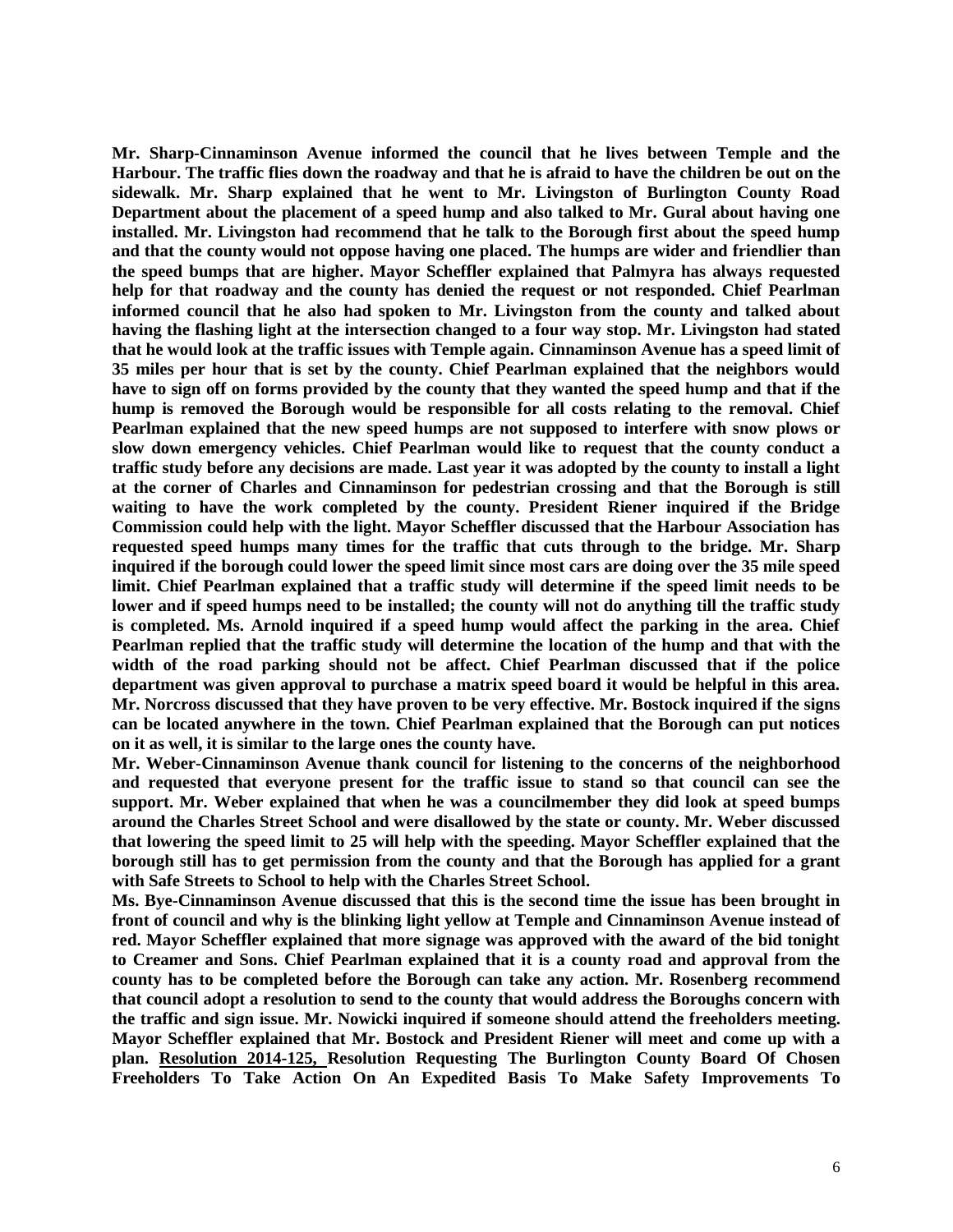**Cinnaminson Avenue In The Borough Of Palmyra. President Riener made a motion to approve the resolution, Mr. Norcross second the motion. At the call of the roll, the vote was:**

**AYES: President Riener, Mr. Nowicki, Mr. Bostock, Ms. Arnold, Mr. Norcross.**

**NAYES: None.** 

**Mrs. Gillespie-Leconey-Co-leader of Girl Scout Troop in Palmyra discussed that the Girl Scouts would like to place a plaque at the War Memorial in honor of 911. Mrs. Gillespie inquired as to who she should talk to about getting the plaque installed. Mayor Scheffler requested that Mr. McElwee speak about the plaque. Mr. McElwee explained that the War Memorial is Borough property and that the committee does not have a problem with the plaque if the Borough approves. Mrs. Gillespie will meet with the War Memorial Committee about the plaque.**

**Mr. McElwee-Columbia discussed that the committee is getting ready for Memorial Day. Mr. McElwee inquired if trash will be collected on July 4th and if not will it move to Saturday or Thursday. Mr. Gural will check with the company. Mr. McElwee informed council that on May 30th the Sons of the American Legion will place a headstone at the Veterans Memorial Park in Burlington Township. Judith Young will be guest speaker for anyone who wants to attend. The Yellow Ribbon Club will be doing fundraisers at Shop Rite in Cherry Hill and Mount Laurel for the month of June.** 

**Mr. O'Connor-Broad Street informed council that the account that was set up at the bank for the children with cancer would not accept his check. Mayor Scheffler explained that it was announced at the last council meeting that the fund was not a 501c and so it would not be a charitable deduction for income taxes. Mr. Norcross replied that you can go to the bank and write a check out and get a receipt for the donation, but not a tax write off receipt.**

**Mrs. Nowicki-Morgan Avenue inquired if the Borough got a copy of the deed from the county for the cemetery. Mr. Rosenberg explained that the deed is handwritten from years ago and difficult to read. It is not clear who the grantee was on the deeds. Mrs. Nowicki explained that the deeds list the property and location. Mayor Scheffler explained that due to the deed being unreadable, the council has approved a title report.** 

**Mr. Ward-inquired if houses are going to be built at Cinnaminson and Bank Avenue. Mayor Scheffler replied that the Borough was looking to sell the lot, but found out that it is own by the State of New Jersey.**

**Mr. Radar-Harbour Drive inquired about the redevelopment on Route 73 and that it is last of the three projects in the town. Mr. Radar discussed that it has been 12 years since 4 million dollar for clean-up was awarded. Mr. Radar inquired as to a status update of the redevelopment. Mayor Scheffler replied that the clean-up is not completed yet. Mr. Gural explained that over 4 million dollars has been used for remediation and efforts to clean the site. Mr. Rosenberg discussed that one of the biggest issues is that in 2008 the economic had major setbacks, but there have been inquiries from developers. Mr. Rosenberg explained that there still is a substantial amount of remediation work to be completed. Mr. Nowicki explained that with the size of the partial there are multiple different types of remediation. The finding of the extent of the contamination can take a substantial amount of time. President Riener explained that the Borough is always looking for developers and usually have a discussion in executive session since it involves contracts. President Riener discussed that the redevelopment comes up every election cycle and that the engineers also gives reports on the redevelopment. Mr. Radar inquired if the amount of land owners complicates the plan. Mayor Scheffler explained that the Borough owns a small portion of the land. Mr. Radar recommend that council give a status report on the project throughout the year in layman's terms so that the public can follow the project. Mr. Bostock explained that he agrees about the three projects and that there was a goal to get the Borough's financial book and budget in order first.** 

**Ms. Veitenheimer-Rowland inquired as to why the Borough was hiring a full time tax collector when there are two tax clerks full time in the office now. Mayor Scheffler replied that there was a major mistake in the tax office and that the sewer rate is going to go by usage, so there is a need to**